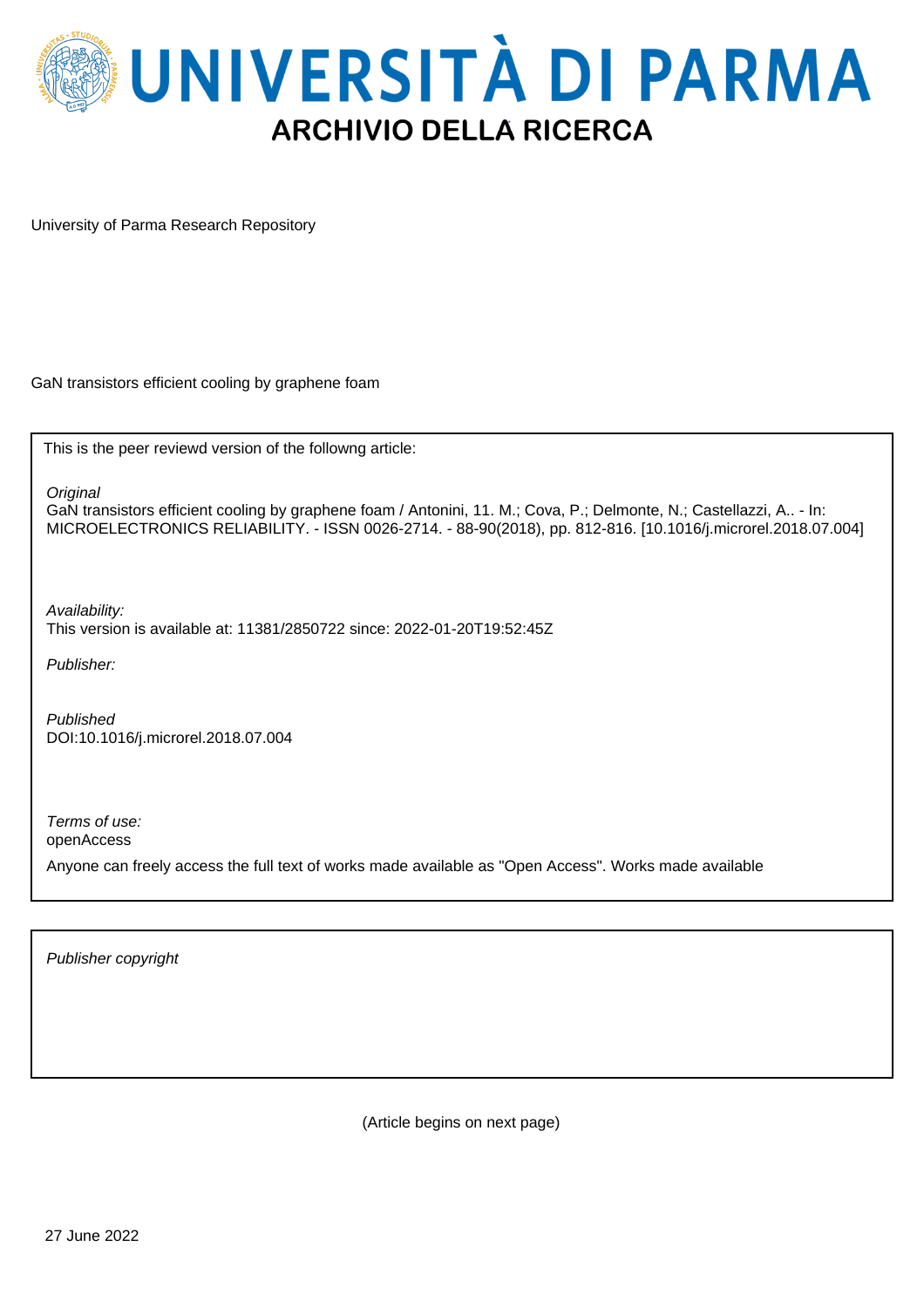# GaN transistors efficient cooling by graphene foam

M. Antonini<sup>a</sup>, P Cova<sup>b,\*</sup>, N. Delmonte<sup>b</sup>, A. Castellazzi<sup>a</sup>

<sup>a</sup> *Power Electronics, Machines and Control Group, University of Nottingham, NG7 2RD, UK* <sup>b</sup> *Dipartimento di Ingegneria e Architettura, University of Parma, Parma, Italy*

## **Abstract**

 Graphene conductive foams, have shown very high potential as cooling material in electronic systems. Its exploitation with discrete GaN transistors is demonstrated in this paper. A proper experimental setup is developed to extract the high temperature thermal performance of this material at different test conditions. The results are very promising, showing a noticeable reduction of the device maximum temperature, especially at high dissipated power densities.

Moreover, experimental results allowed the validation of a 3D finite element model of the assembled device, which can be used for thermal layout optimization.

Finally, preliminary stress tests are in progress, to evaluate the stability of electrical and thermal performance of the proposed graphene based assembly. Good stability was obtained, both at low and high ambient temperatures.

## **1. Introduction**

The continuous increase in computational power and packing density implies a dramatic increase in heat generation, then heat dissipation is the main bottleneck in designing both new microprocessors and power electronics.

Heat generated by active devices is typically extracted by heatsinks, linked to the heat source via Thermal Interface Materials (TIMs) [1], [2].

Nowadays, conventional TIMs are reaching their limits and new materials are explored, to expand the heat removal capability and comply with the modern technologies, such as 3D electronics.

Graphene is made by a single or a few layers of graphite, structured in different ways, to obtain a very effective electrically conductive TIM [3], suitable at chip, device or system level [4]. Graphene has already been tested in the past as TIM in different shapes but it showed a poor out-of-plane thermal conductivity. The use of Vertical aligned Carbon NanoTubes (VCNT) showed some improvement, with a thermal interfacial resistance lower than 0.07  $cm^2KW^{-1}$ [5]. In the past years a new shape of graphene has been made: the 3D interconnected graphene foam (GF) [6]. X. Zhang et



Fig. 1. Packaged GaN transistor views. Pins 1-4: drain (in blue); pins 5-7,9 (in red): source; pin 8: gate (in cyan).

al., 2014 [7] showed that this 3D GF can reach a thermal interfacial resistance of 0.04  $cm^2KW^{-1}$ .

In this paper we explore the effectiveness of a graphene foam (GF) to be used as TIM for packaged GaN transistors (Fig. 1) in power electronics boards, such as for instance power converters for automotive power supplies. A proper test bench was set up for testing this material. Thermal characterization of the GaN transistor with graphene used as TIM was performed under various operative conditions and compared with the results obtained with other TIMs. After that, the issue of stability and reliability of this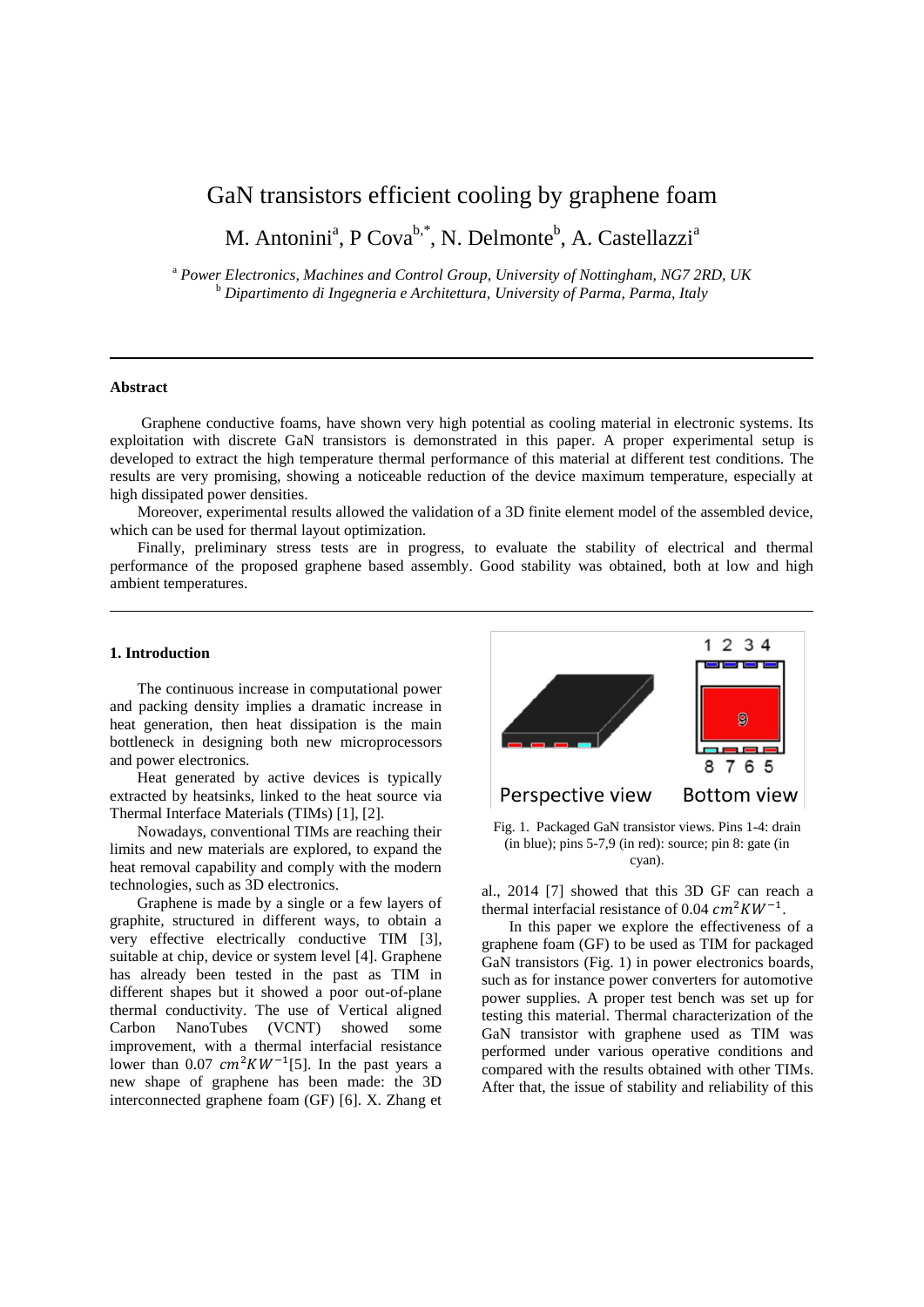solution have been taken into account, and a test bench for power cycling of the assembled device was set up. Results of preliminary life tests are shown.

# **2. Experimental setup**

## *2.1. The graphene foam*

The graphene used in this work, is a nanostructured foam-like TIM based on threedimensional carbon (3D-C), with relatively high intrinsic thermal conductivity (~80 W/mK). A description of fabrication process, and physical properties of the material are presented in [6], a Nickel foam is used as template for the growth of GF, the carbon is introduced into it by decomposing CH4 at 1,000 °C under ambient pressure, and graphene films were then precipitated on the surface of the Nickel foam. Because of the difference between the thermal expansion coefficients, ripples and wrinkles were formed on the graphene films. Before etching away the Nickel structure by hot HCl solution, a thin layer of Poly-Methyl-MethAcrylate (PMMA) was deposited on the surface of the graphene films, as a support to prevent the graphene network from collapsing during this process. After that, the PMMA layer was carefully removed by hot acetone, and then a monolith of a continuous and interconnected graphene 3D network was obtained.

Table 1 lists the main geometrical and physical properties of the foam used in this work.

## *2.2. The GaN transistor used as test vehicle*

To perform electrical and thermal tests, a 600V/10A discrete GaN commercial power transistor was selected [8], with  $r_{on} = 190$  m $\Omega$ , since it has the important feature of a large electrical

## Table 1

Main properties of the graphene foam used in this work (before assembly)

| Property         | Value        | Measure unit       |
|------------------|--------------|--------------------|
| <b>Size</b>      | $3 \times 7$ | mm                 |
| <b>Thickness</b> | 1.2          | mm                 |
| Carbon content   | 99           | $\frac{0}{0}$      |
| Density          | 4            | mg/cm <sup>3</sup> |
| Pore size        | 50           | μm                 |

source pad, under the package, which can effectively operate as thermal pad with a proper TIM (Fig. 1). The maximum junction to case thermal resistance is  $R_{\text{th}(i c)} = 1.9 \text{ °C/W}.$ 

# *2.3. The test bench*

An ad-hoc PCB was designed to test the thermal properties of the graphene foam applied as TIM for the GaN transistor. Fig. 2 shows the board before mounting the transistor, to see the graphene foam and the board complete.

Firstly the graphene foam was cut with a cutter and then placed on the board, on the top of the source footprint; on the remaining footprints the solder paste (SnAg) was placed. After that, the GaN transistor was placed, with the aid of a vacuum pen to be more precise, and then soldered to the PCB through its external pins. To define a proper pressure, a weight of 600 g was applied to the device while soldering. Three samples with graphene were prepared under the same conditions. Then, one by one, the completed PCBs were placed on a water cooled aluminium plate, with a temperature of 20 °C forced by a chiller. To have a proper thermal contact with the plate, a solder paste was applied, and to



Fig. 2. Pictures of the board. Complete (top, left); before mounting the GaN transistor, to see the graphene foam (top, right); the assembly under measurement (bottom), the sample mounted with graphene foam on the left, and the one attached with SnAg on the right.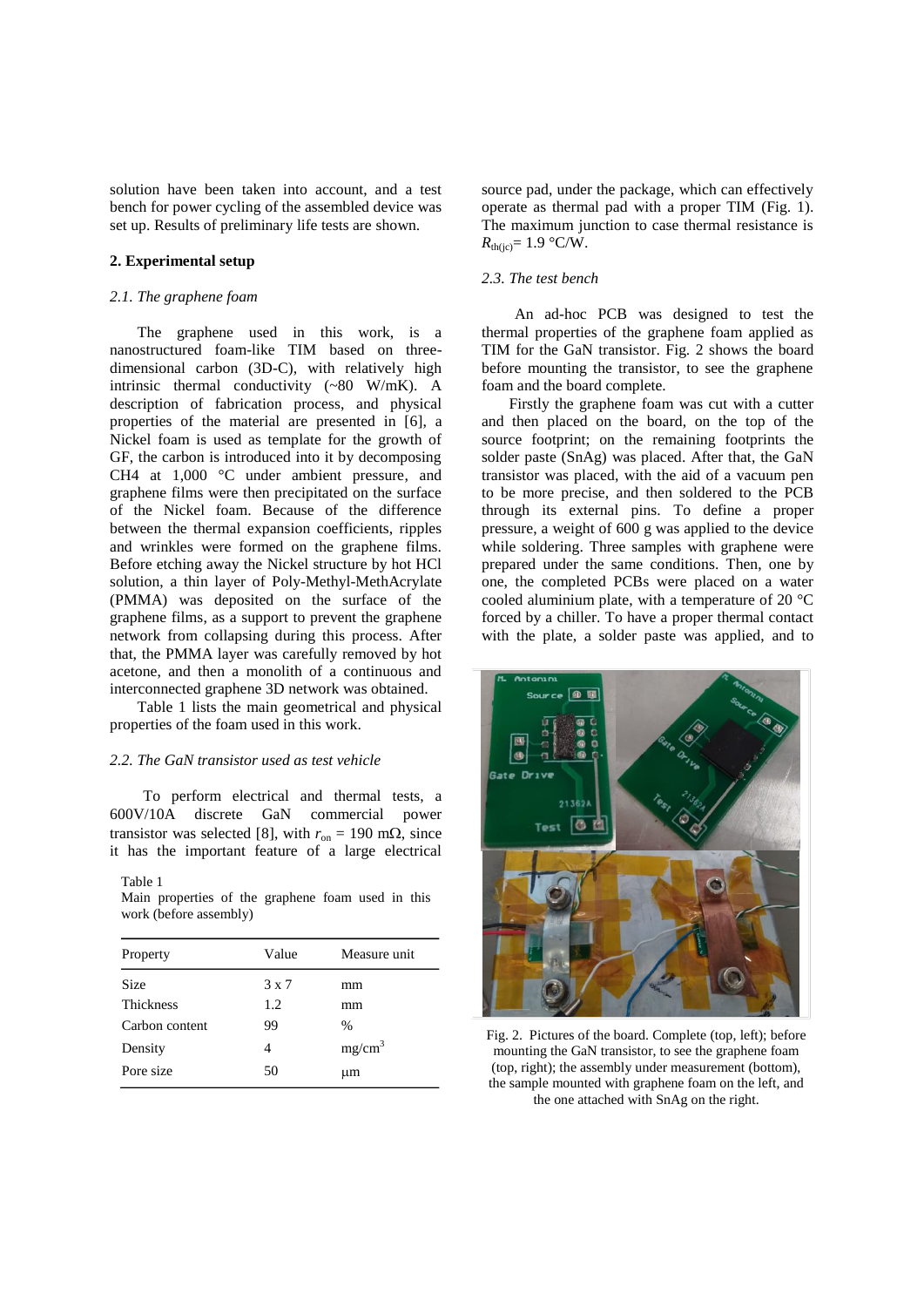prevent it to infiltrate through the vias, a thermal pad was used as well. After that, the boards were fixed to the plate by a metal clip, as shown in Fig. 2, with a plastic layer placed between the thermocouple and the clip, to avoid the thermal contact, that could affect heavily the measurement.

The transistor was biased to operate as a diode in DC mode (gate shorted with source). The rated current was forced by an external power supply, and the voltage was measured to calculate the dissipated power. A thermocouple was properly placed on the top of the package.

The same assembly was also used on a second test board (SnAg sample), but soldering the source pad of the device to the board with a common solder layer (SnAg alloy), by a standard soldering procedure.

#### **3. Thermal measurements**

First of all the quality of the electrical contacts in the two board was verified, finding no significant difference among them.

The bottom temperature below the transistor was fixed, equal in the two boards, by the aluminium plate and the chiller, at 20 °C. Different levels of current were applied to the transistors, and the temperature on the top of the package was acquired during time, until thermal regime was reached.

Fig. 3 shows an example of the acquired thermal measurements on the two samples, with a dissipated power of 10 W. It appears that the thermal regime is reached after about 60 s. The tests were performed, at the same time, on the same plate, keeping the



the controlled plate was always 20 °C. Fig. 3. Thermal transients measured on the two samples with a dissipated power of 10 W.

devices on for 5 minutes. The tests showed a small difference in the maximum temperature of the three graphene samples, while between the different solutions a remarkable difference was observed. The samples mounted with the graphene foam, exhibit a maximum temperature of about 72 °C, against 127 °C reached by the SnAg samples.

The thermal characterization was performed at different levels of dissipated power. Fig. 4 resumes the results obtained with the two samples. With the SnAg alloy the maximum temperature tends to be more than 150 °C when  $P_d > 11$  W. Thus, for safety, the tests were stopped before the steady state.

## **4. Finite element model tuning**

Finite Element Model of the packaged GaN transistor mounted on the board with the two technologies was built using COMSOL Multiphysics® 5.3, and tuned by the thermal measurements.

A simplification procedure as described in [9] was applied to get the final model.

The dissipated power was set as uniform heat generated inside an inner volume corresponding to that of the semiconductor. Fig. 5 shows the boundary conditions set and the 3D geometry of the assembled PCB. The geometries of the inner parts of this device have been drawn simply as hexahedral, whose dimensions were derived looking a sectioned transistor by an optical microscope. The bonding wires, or metallic clips, between die and pins were neglected. The external dimensions are known,



Fig. 4. Maximum temperature measured at thermal regime on the top of the package of the two samples at different power levels. The reference temperature of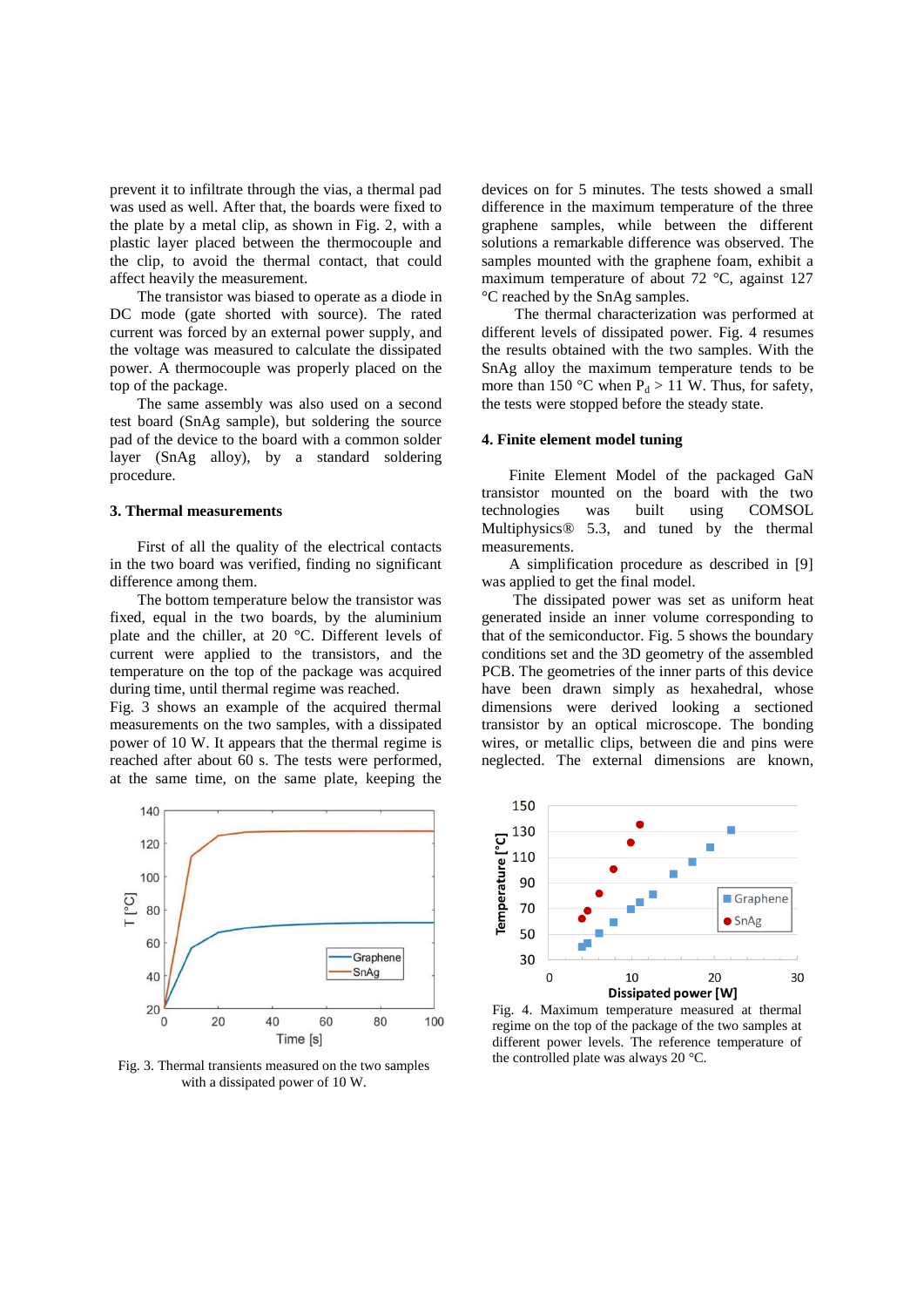

Fig. 5. 3D geometry (exploded view) of the assembled PCB with boundary conditions set in the FE model.

because given by the manufacturer in the datasheet of the GaN FET. A micrometer has been used to evaluate the thickness of the graphene layer once mounted the GaN transistor (about 150 µm). The 3D geometry of the PCB was drawn in Solidworks, importing its gerber files.

The thermal resistance of the die attach, between the semiconductor and package metal flange is unknown as well all the thermal contact resistances at the interfaces of the structure. Therefore, as a first approximation, these were considered all ideal.

The tuning process was carried out using the thermal measurements on sample with SnAg and no changes were applied in the model of sample with graphene, inside the package.

The thermal conductivity of the graphene foam was varied, to get the best fit. This accounts also for the uncertainty of other unknown parameters, such as properties and geometries of hidden parts in the GaN transistor, and thermal contact resistances. Since this leads to an approximate model, a validation step becomes necessary. Obviously, in this case the thermal conductivity assigned to the graphene layer has not physical meaning regarding the layer itself. Table 2 lists the thermal conductivities set in the FE model of the samples with graphene.

Fig. 6 illustrates the surface thermal map simulated for the GaN transistor mounted with graphene foam, with a dissipated power of 4 W, showing a good agreement with measurements performed with the controlled plate temperature of 80 °C (maximum temperature of 114 °C, see Par. 5).

Such a model can be exploited for layout optimization.

| Table 2 |                                                   |  |  |  |  |
|---------|---------------------------------------------------|--|--|--|--|
|         | Thermal conductivities set in the FE model of the |  |  |  |  |
|         | samples with graphene.                            |  |  |  |  |

| Material                      | $k$ [W/(m·K)] |  |  |
|-------------------------------|---------------|--|--|
| Copper (tracks, pins, flange) | 400           |  |  |
| FR4 (board)                   | 0.3           |  |  |
| Epoxy resin (MOSFET lid)      | 0.7           |  |  |
| Semiconductor (DIE)           | 220           |  |  |
| Graphene                      | 8             |  |  |

## **5. Preliminary power cycling**

Graphene foam thermal and electrical properties stability were demonstrated in literature at various pressure and temperature conditions, but it is mandatory to verify its behaviour when it is subjected to power cycling, as it happens in power electronics applications.

A power cycling test was designed, using the GaN transistor as power source. Fixing the temperature of the plate at 80 °C, it has been searched for the current who gives a temperature up to 130 °C on the top of the package for the worst case of the SnAg sample. This temperature was measured by a small thermocouple placed there. By FEM simulations it can be estimated that when the top of the package is that hot, the die temperature,



Fig. 6. FEM simulated steady state thermal map of the GaN transistor mounted on the test board with graphene foam;  $P_d = 4 W$ ;  $T_{bottom} = 80 °C$ .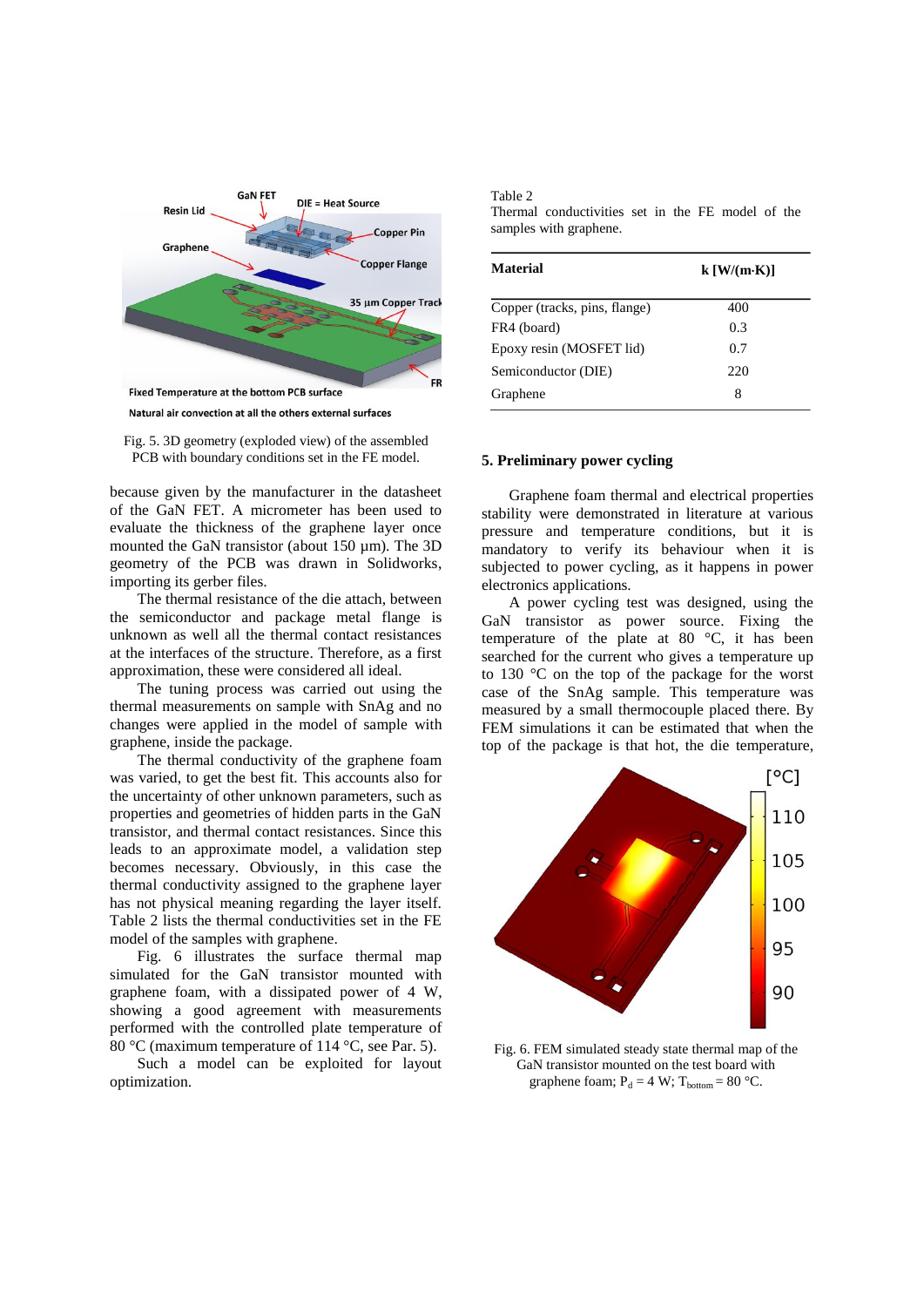and then the junction temperature, is around  $140^{\circ}$ C, which is close the maximum rating of the device. Once found the current who gives around 130  $\degree$ C on the top of the transistor package of the sample with SnAg, the same current was applied to the sample with graphene. The monitored temperatures of this first setting cycle are shown in Fig. 7. The dissipated power during the on phase was 4 W.

After this first setting cycle, a preliminary power cycling test has been made. One PCB with the graphene has been tested for 30 cycles at 3 different temperature. The first 30 cycles were made with a plate temperature of 20 °C, then 30 more at 40 °C, and then 30 more at 80 °C. Fig. 8 shows the temperature monitored during the early power cycling on the top of a the samples mounted with graphene and with SnAg, with the plate at 20 °C and 80 °C. For the sample with graphene, the temperature excursion slightly changed (about 1 °C) during the first cycles, then it stabilizes. Each cycle was 4 min long, the duty cycle was  $50\%$ , and  $P_{on}$  was 4 W.

### **6. Conclusions**

GaN transistors were assembled to a PCB by standard soldering process and by graphene foam, and thermal characterization was carried out at high ambient temperature (80 °C).

Graphene foam demonstrated to be a suitable thermal interface material for packaged GaN power



Fig. 7. Temperature monitored during the first power cycle on the top of both samples. The dissipated power during the on phase, was 4 W.



Fig. 8. Power cycles of the two solutions. The top graph represents the power cycles made with the plate at 80°C. The bottom graph represents the power cycles made with the plate at 20 °C.

transistors, since the thermal excursion on the device was lowered by about 30% with respect to the standard attach.

A 3D FEM model of the assembled device was built up and tuned on the basis of the thermal measurements. It will be used to study in detail the temperature distribution inside the assembled structure and to explore possible layout improvements, to better exploit the graphene foam technology.

An experimental bench was set up, to carry out power cycling tests on GaN transistor mounted using the graphene foam. Early power cycles were showed good stability of the graphene foam, even at high ambient temperature (80 °C).